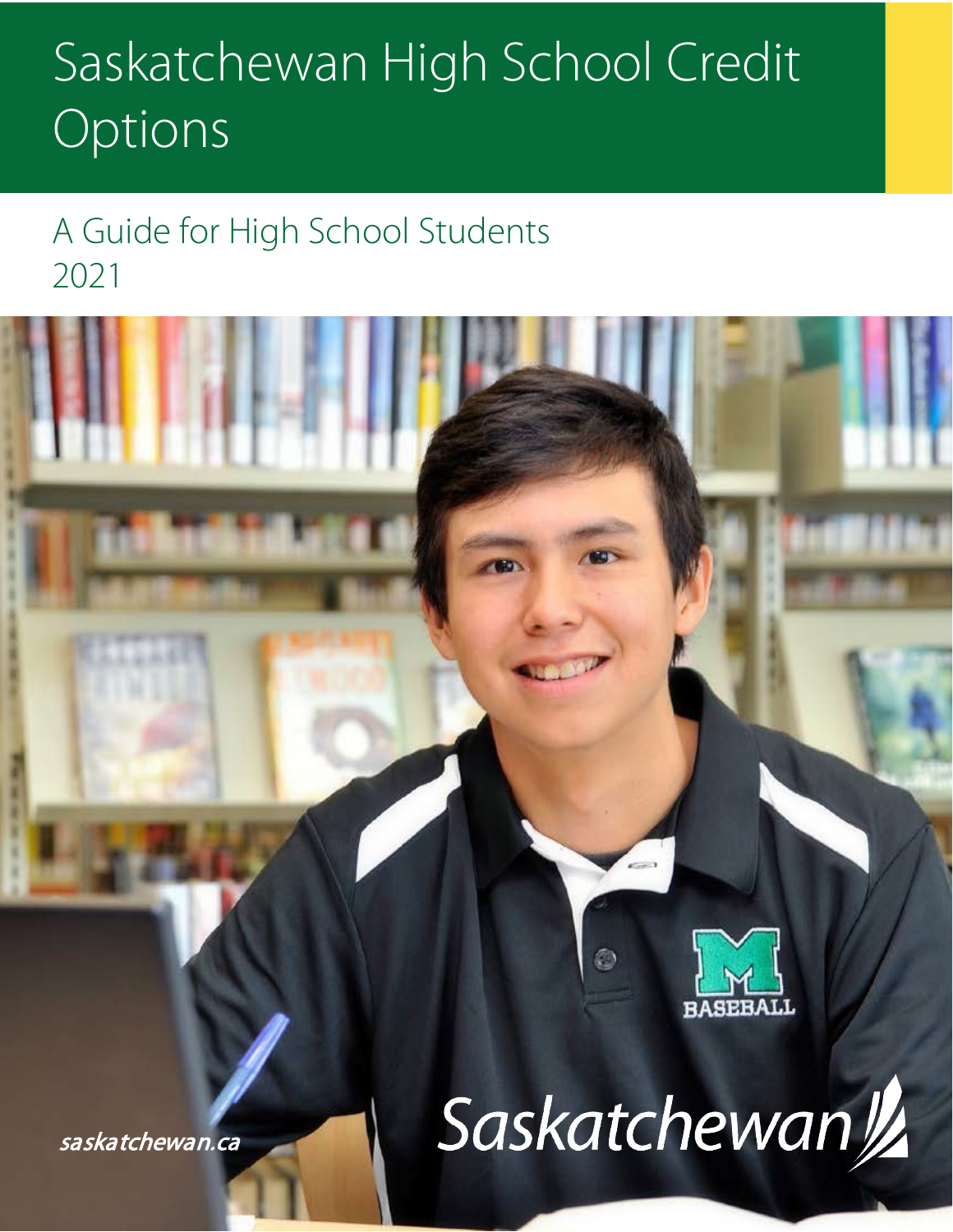# Table of Contents

<span id="page-1-0"></span>

This document was created by the Ministry of Education, Information Management and Support Branch in consultation with Student Achievement and Supports Branch.

Student and Educator Services Ministry of Education

Telephone: 306-787-6012 Fax: 306-787-0035

Assessment Unit Ministry of Education

<span id="page-1-1"></span>Telephone: 306-787-6037 Fax: 306-798-5059

Website[: www.saskatchewan.ca](http://www.saskatchewan.ca/)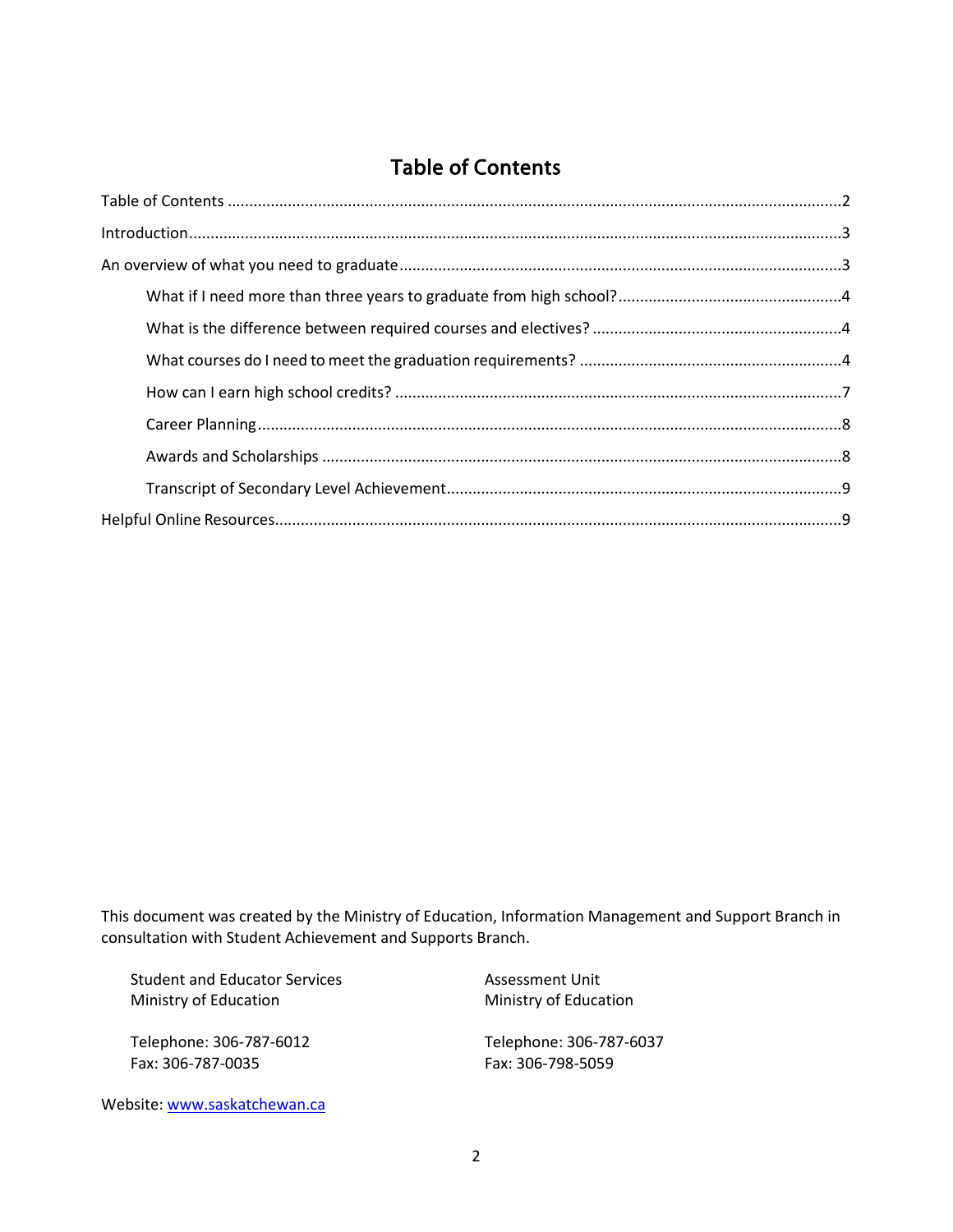### Introduction

Congratulations! Welcome to high school!

High school provides the opportunity to explore your interests and shape your future. Although there are certain courses that you must take to graduate, you'll still get to choose courses that interest you. You will be given access to tools that will help you realize your potential and plan for your future.

This document explains a Saskatchewan high school Grade 12 program standing – what's required and where you have choices. It also identifies opportunities to earn secondary level course credits in non-traditional ways, career planning tools and post-secondary funding options.

The next few years of high school are YOUR time to experience new things, explore your interests and plan for your future.

# <span id="page-2-0"></span>An overview of what you need to graduate

In Saskatchewan, students have to pass certain courses such as English language arts, math and science in order to graduate with a Grade 12 program standing. Students must successfully complete and pass 24 course credits.

At the secondary level, there are three categories in which students must obtain credits:

- **required courses of study** which are compulsory courses intended to provide a general education;
- **specified areas of study** which are intended to allow students to continue to take courses of a general nature or to specialize in areas of individual interest; and,
- **electives** which allow for further choice and specialization based on individual needs and local priorities.

There are special course requirements for Bilingual or Fransaskois mention on your official *Transcript of Secondary Level Achievement*.

For bilingual mention, 12 of the 24 courses must be taught in French including three French language arts courses.

For Fransaskois mention, 21 of the 24 courses must be taught in French including five compulsory French language arts courses.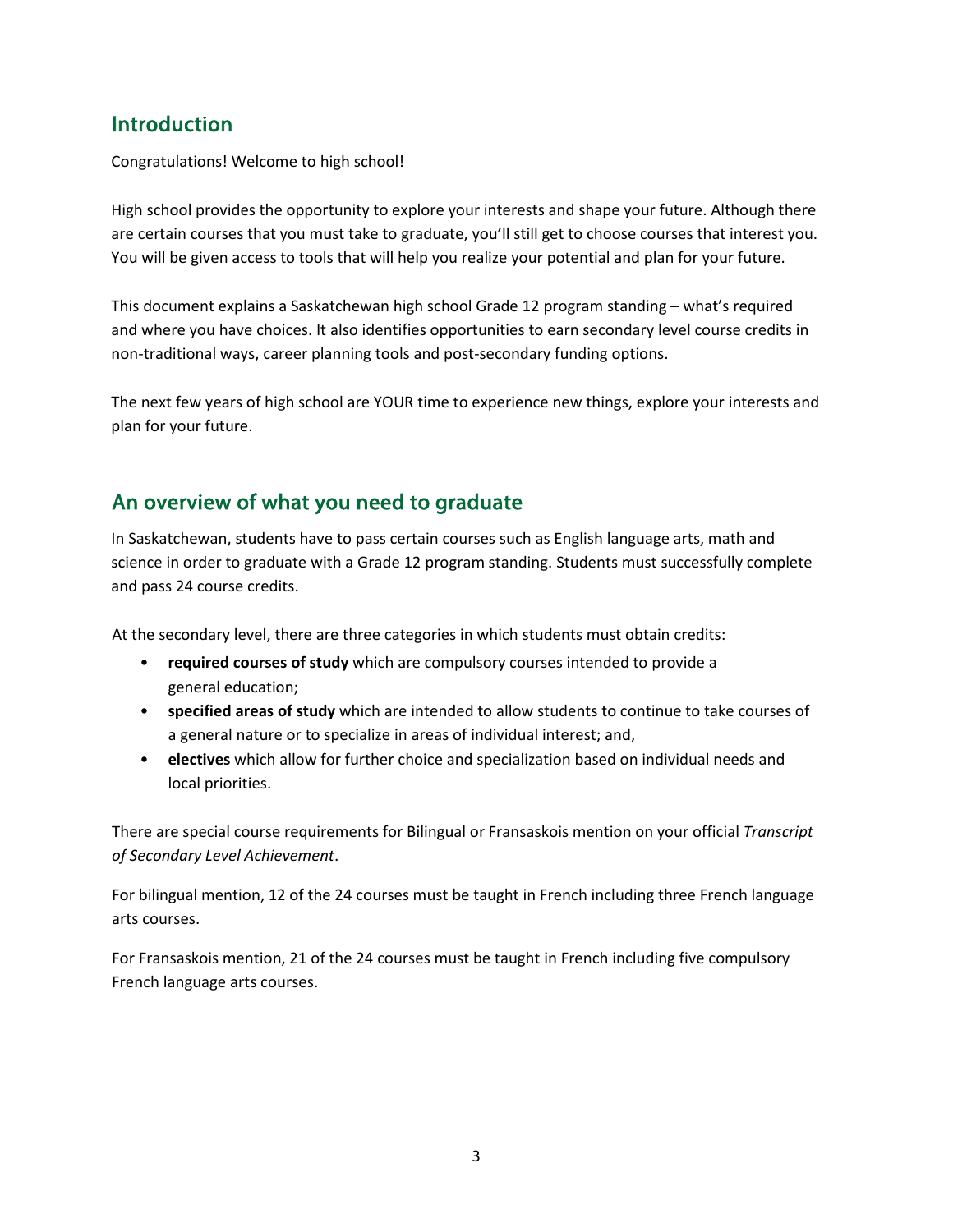The table below provides an overview of what you need to graduate:

| Area of study                         | <b>Minimum Number of Credits Required</b>   |                                              |                               |
|---------------------------------------|---------------------------------------------|----------------------------------------------|-------------------------------|
|                                       | <b>Regular</b><br><b>English</b><br>Program | <b>French</b><br><b>Immersion</b><br>Program | <b>Fransaskois</b><br>Program |
| English language arts                 | 5                                           | 3                                            | 3                             |
| French language arts                  |                                             | 3                                            | 5                             |
| Mathematics                           | 2                                           | 2                                            |                               |
| Science                               |                                             |                                              |                               |
| Social sciences                       | 3                                           | 3                                            | 3                             |
| Health education / physical education |                                             |                                              |                               |
| Arts education / practical and        | 2                                           | $\mathcal{P}$                                | 2                             |
| applied arts                          |                                             |                                              |                               |
| <b>Sub-Total</b>                      | 15                                          | 16                                           | 18                            |
| Electives                             | 9                                           | 8                                            | 6                             |
| <b>Total</b>                          | 24                                          | 24                                           | 24                            |

For more help, speak to your teacher or school guidance counselor.

#### <span id="page-3-0"></span>**What if I need more than three years to graduate from high school?**

Talk to your teacher or school counselor to create a graduation plan that works best for you. Grade 12 graduation requirements are the same, regardless of the amount of time required to complete them.

#### <span id="page-3-1"></span>**What is the difference between required courses and electives?**

Required courses are compulsory and all prerequisites must be met. There are still choices within required courses. For example, mathematics has three pathways – Apprenticeship and Workplace Math, Foundations of Math and Pre-calculus. Your teacher or school counselor can help you with your course planning.

Elective course credits are chosen based on your interests and abilities as well as course availability at your school. To meet the credit requirements for graduation, students are required to take six to nine elective courses at the secondary level depending your program. These courses include at least six courses at Grade 11 or 12 (level 20 or 30).

You are not limited to course offerings at your school. Check out other ways to earn secondary level credits in the section "How can I earn high school credits?"

<span id="page-3-2"></span>Talk to your teacher or school counselor to help you determine which courses are most appropriate for you and your future.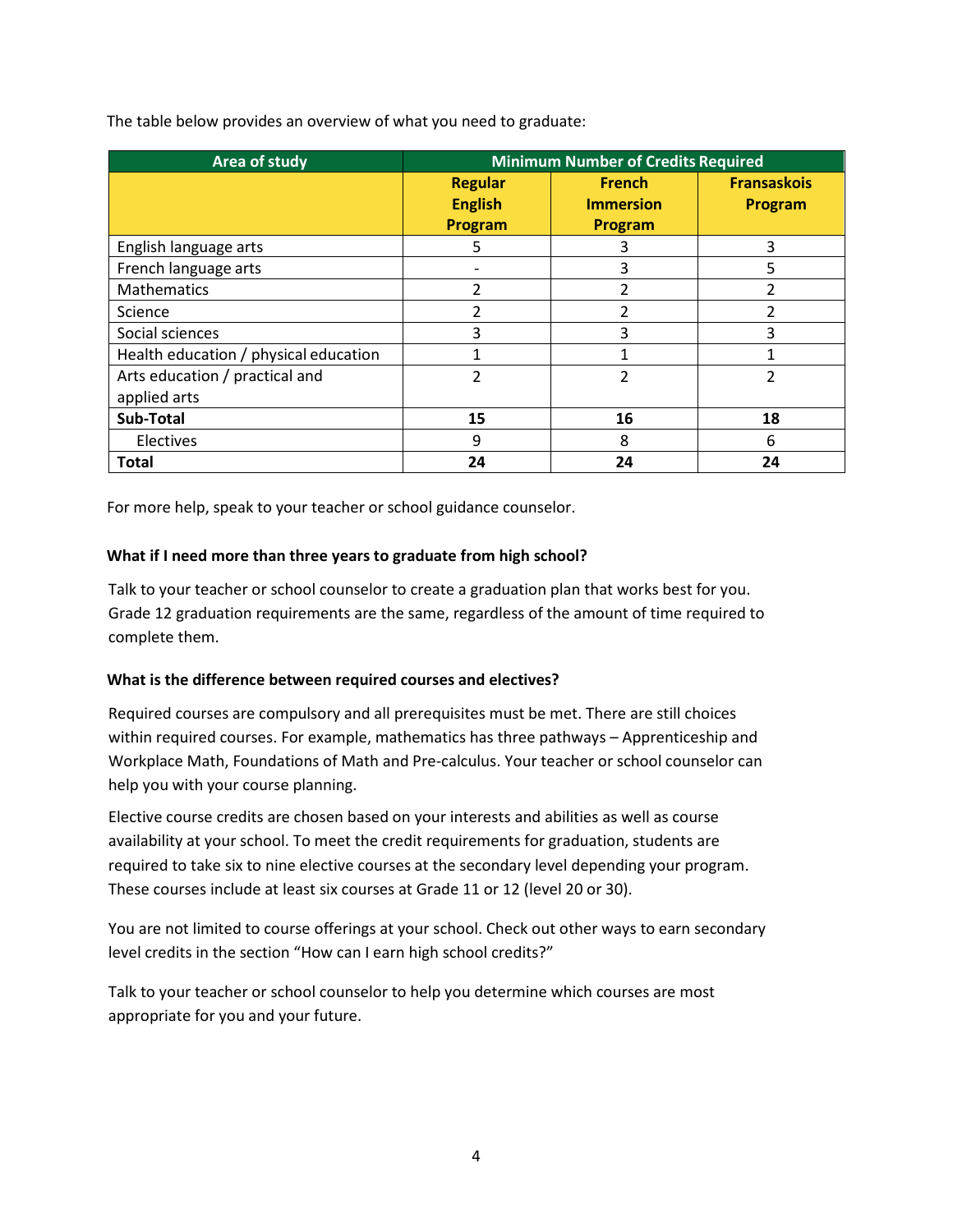#### **What courses do I need to meet the graduation requirements?**

To help you with your graduation planning, the 24 credit program requirement is broken down by grade and programtype:

|          | <b>Regular English Program</b>                                                                                                                                                                                                   | <b>French Immersion</b>                                                                                                                                                                                                                                                                                                                                                                  | <b>Fransaskois Program**</b>                                                                                                                                                                                                                                                                                                                                                     |
|----------|----------------------------------------------------------------------------------------------------------------------------------------------------------------------------------------------------------------------------------|------------------------------------------------------------------------------------------------------------------------------------------------------------------------------------------------------------------------------------------------------------------------------------------------------------------------------------------------------------------------------------------|----------------------------------------------------------------------------------------------------------------------------------------------------------------------------------------------------------------------------------------------------------------------------------------------------------------------------------------------------------------------------------|
| Grade 10 | Minimum of eight (8)<br>credits including:                                                                                                                                                                                       | Minimum of eight (8)<br>credits (4 credits must be<br>taught in French)<br>including:                                                                                                                                                                                                                                                                                                    | 8 crédits minimum                                                                                                                                                                                                                                                                                                                                                                |
|          | • English Language Arts A 10<br>and English Language Arts B 10;<br>• Social Studies 10 or History<br>10 or Native Studies 10;<br>• Science 10;<br>• a mathematics at the 10<br>level;<br>• 3 electives at level 10, 20 or<br>30. | • English Language Arts A<br>10 or/ou English Language<br>Arts B 10;<br>• Français immersion 10;<br>• Social Studies 10; or<br>History 10 or/ou Histoire 10;<br>or Native Studies 10;<br>• Science 10 / Sciences 10;<br>• a math at the 10 level / un<br>cours de niveau 10 de<br>mathématiques;<br>• 3 electives at level 10, 20<br>or 30 / 3 cours au choix de<br>niveau 10, 20 ou 30. | • Français fransaskois A<br>10 et Français fransaskois<br>B 10;<br>• English Language Arts A<br>10 ou English Language Arts<br>B 10;<br>• Sciences sociales<br>Fransaskois 10;<br>• Sciences 10;<br>• un crédit en<br>mathématiques de niveau 10;<br>• 2 crédits au choix de niveau<br>10.<br>** All subjects other than<br><b>English language arts are</b><br>taught in French |
| Grade 11 | <b>Minimum of sixteen (16)</b><br>credits including:                                                                                                                                                                             | <b>Minimum of sixteen (16)</b><br>credits (8 credits must be in<br><b>French) including:</b>                                                                                                                                                                                                                                                                                             | 16 crédits minimum                                                                                                                                                                                                                                                                                                                                                               |
|          | • English Language Arts 20;<br>• a mathematics at the 20 level;<br>• 6 additional elective credits<br>at level 20 or 30.                                                                                                         | • English Language Arts 20;<br>• Français immersion 20;<br>• a math at the 20 level /un<br>cours de niveau 20 de<br>mathématiques;<br>• 5 additional elective credits<br>at level 20 or 30 / 5 autres<br>cours au choix de niveau 20<br>ou 30.                                                                                                                                           | Français fransaskois 20;<br>$\bullet$<br>English Language Arts 20;<br>$\bullet$<br>• un crédit en<br>mathématiques de niveau 20;<br>un crédit au choix tel<br>$\bullet$<br>qu'identifié dans le tableau de<br>12e année;<br>• 4 crédits au choix de<br>niveau 20 ou 30.<br>** All subjects other than<br><b>English language arts are</b><br>taught in French                    |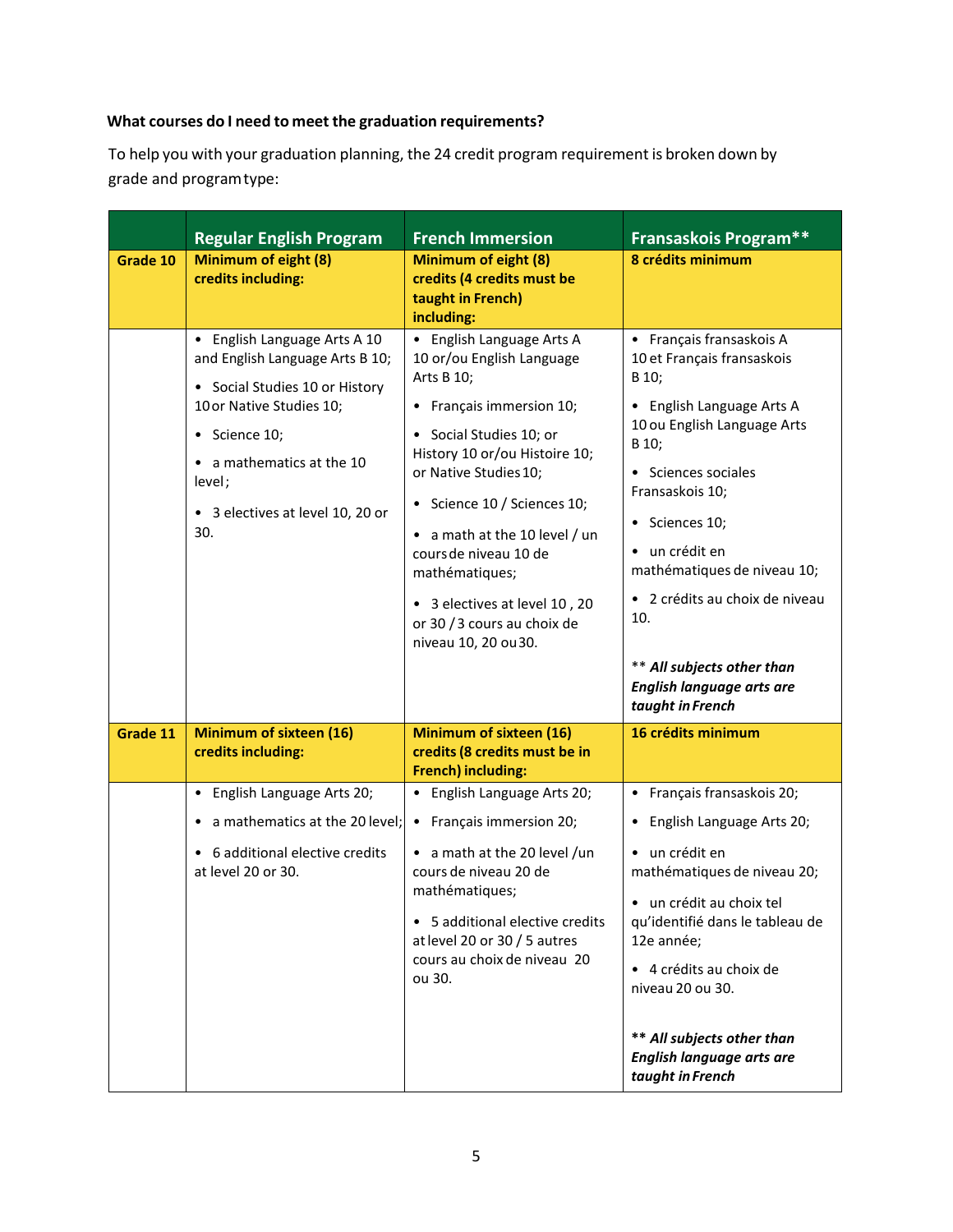|          | <b>Regular English Program</b>                                                                                                                                                                                                                                                                                                                                                                                                                               | <b>French Immersion</b>                                                                                                                                                                                                                                                                                                                                                                                                                                                                                                                                                                                                                                                                                                                                                                                                                                                 | <b>Fransaskois Program**</b>                                                                                                                                                                                                                                                                                                                                                                                                                                                                                                                                               |
|----------|--------------------------------------------------------------------------------------------------------------------------------------------------------------------------------------------------------------------------------------------------------------------------------------------------------------------------------------------------------------------------------------------------------------------------------------------------------------|-------------------------------------------------------------------------------------------------------------------------------------------------------------------------------------------------------------------------------------------------------------------------------------------------------------------------------------------------------------------------------------------------------------------------------------------------------------------------------------------------------------------------------------------------------------------------------------------------------------------------------------------------------------------------------------------------------------------------------------------------------------------------------------------------------------------------------------------------------------------------|----------------------------------------------------------------------------------------------------------------------------------------------------------------------------------------------------------------------------------------------------------------------------------------------------------------------------------------------------------------------------------------------------------------------------------------------------------------------------------------------------------------------------------------------------------------------------|
| Grade 12 | Minimum of 24 credits (5 of<br>which must be at the 30<br>level) including:                                                                                                                                                                                                                                                                                                                                                                                  | Minimum of 24 credits (5 of<br>which must be at the 30<br>level and 12 must be in<br><b>French) including:</b>                                                                                                                                                                                                                                                                                                                                                                                                                                                                                                                                                                                                                                                                                                                                                          | 24 crédits minimum (dont au<br>moins 5 de niveau 30)                                                                                                                                                                                                                                                                                                                                                                                                                                                                                                                       |
|          | • English Language Arts A 30<br>and English Language Arts B<br>30;<br>• Social Studies 30:<br>Canadian Studies or History<br>30: Canadian Studies or<br>Native Studies 30: Canadian<br>Studies;<br>• a social science at level 20 or<br>30;<br>• a science at level 20 or 30*;<br>• 2 credits in arts education<br>or practical and applied arts at<br>level 10, 20, or 30;<br>• Wellness 10 or Physical<br><b>Education 20 or Physical</b><br>Education 30. | • English Language Arts A 30<br>or / ou English Language Arts<br>B 30;<br>• Français immersion 30;<br>• Social Studies 30: Canadian<br>Studies or/ou History 30:<br>Canadian Studies or<br>/ ou Native Studies 30:<br>Canadian Studies or/ou<br>Sciences sociales immersion<br>30 or / ou Histoire 30<br>• a science 20 or $30*/un$<br>cours de niveau 20 ou 30*<br>de sciences;<br>• a social science 20 or 30 /<br>un cours de niveau 20 ou 30<br>en sciences sociales;<br>• 2 credits in arts education<br>or practical and applied arts<br>at level 10, 20, or 30 / deux<br>crédits de niveau 10, 20 ou 30<br>dans les domaines de<br>l'éducation artistique ou des<br>arts pratiques et appliqués;<br>Wellness 10 or Physical<br>$\bullet$<br>Education 20, or Physical<br>Education 30 / Mieux-être 10,<br>ou Éducation physique 20, ou<br>Éducation physique 30. | • Français fransaskois A<br>30 et Français fransaskois<br>B 30;<br>• English Language Arts A<br>30 ou English Language Arts<br>B 30;<br>• Sciences sociales<br>Fransaskois 30;<br>• un crédit en sciences<br>sociales de niveau 20 ou 30;<br>• un crédit en sciences de<br>niveau 20 ou 30*;<br>· un crédit à choisir parmi<br>Mieux- être 10 ou Éducation<br>physique 20, ou Éducation<br>physique 30;<br>· deux crédits de niveau 10,<br>20 ou 30 dans les domaines<br>de l'éducation artistique ou<br>des arts pratiques et<br>appliqués.<br>** All subjects other than |
|          | * Science 20 or 30 pre-                                                                                                                                                                                                                                                                                                                                                                                                                                      | * Science 20 or 30 pre-                                                                                                                                                                                                                                                                                                                                                                                                                                                                                                                                                                                                                                                                                                                                                                                                                                                 | <b>English language arts are</b><br>taught in French<br>* Science 20 or 30 pre-                                                                                                                                                                                                                                                                                                                                                                                                                                                                                            |
|          | requisites must be met                                                                                                                                                                                                                                                                                                                                                                                                                                       | requisites must be met                                                                                                                                                                                                                                                                                                                                                                                                                                                                                                                                                                                                                                                                                                                                                                                                                                                  | requisites must be met                                                                                                                                                                                                                                                                                                                                                                                                                                                                                                                                                     |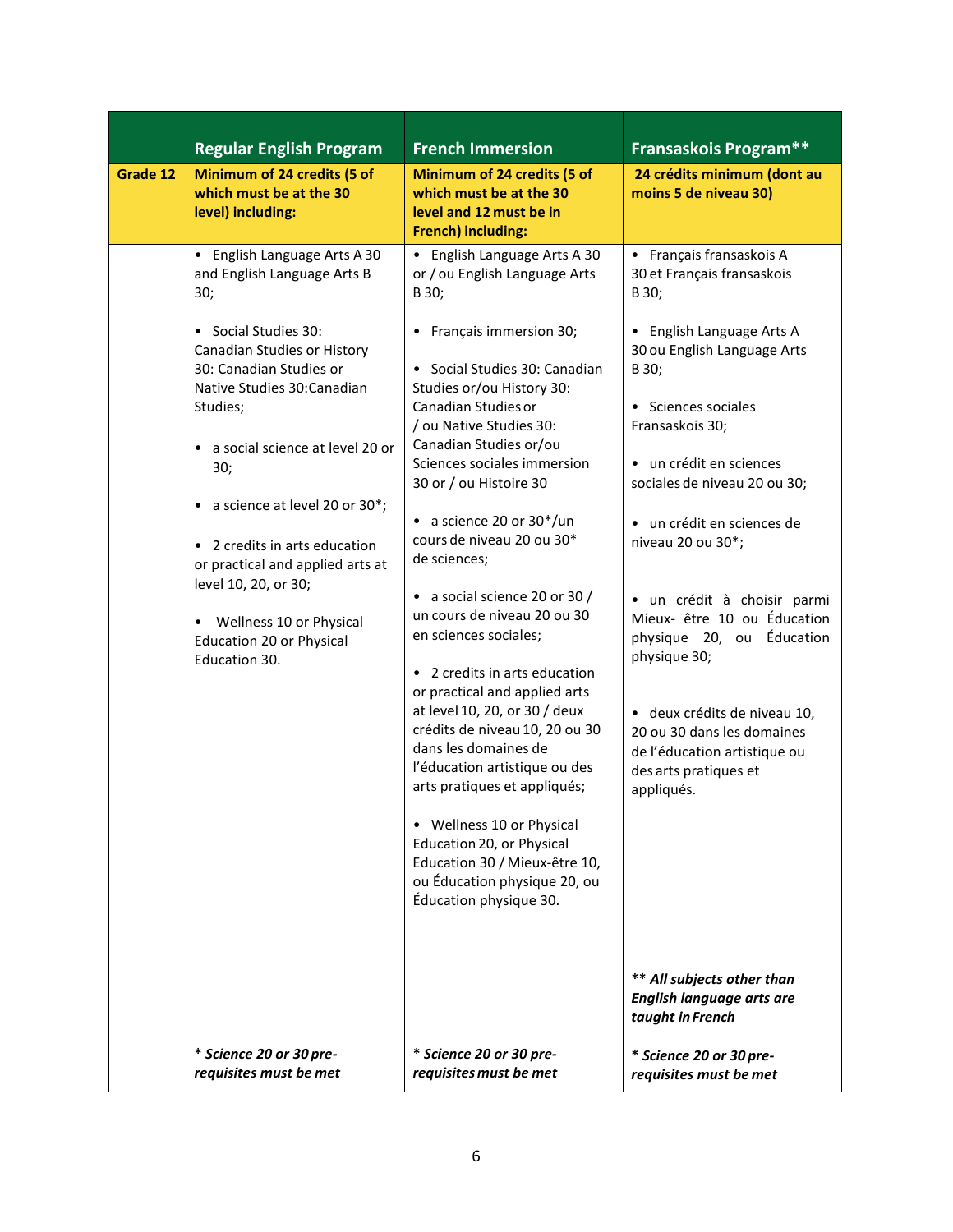#### <span id="page-6-0"></span>**How can I earn high school credits?**

In-school course credits are the most common and traditional way for students to earn secondary level credits. Courses are offered in a school and face-to-face with a teacher. Saskatchewan Education allows for credits to be earned in other non-traditional ways. For more information, talk to your teacher or school counselor.

Online course credits may be offered by your school, school division or the Conseil des écoles fransaskoises. However, you may take a secondary level course online for credit from any Saskatchewan school. Visit your local school division web site for online opportunities for more information.

Apprenticeship credits are earned by students who are employed under the supervision of a journeyperson in a trade in which the hours worked are eligible for credit through the Saskatchewan Apprenticeship and Trade Certification Commission. Up to four secondary level apprenticeship credits may be earned on the basis of work proposed and completed by the student. The application for apprenticeship credits must be in place and approved **prior** to your beginning the work for which you will receive credit. Each apprenticeship credit shall be carried out under the supervision of a teacher, and the apprenticeship **does not** need to be related to a specific school subject. Apprenticeship credits may be used to meet the practical and applied arts/arts education credit requirement or as electives to meet the 24 credit requirement at the secondary level. Credit recognition for Apprenticeship course will receive a final mark record of Standing Granted (SG) on the official *Transcript of Secondary Level Achievement*.

Dual course credits provide alternative pathways to graduation by allowing high school students the opportunity to earn high school credits and post-secondary credits or other program recognition at the same time in the same course. Continuing Care Aid, Early Childhood Education, and Computer-aided Design courses are a few of the courses available online for dual credit recognition. Credit recognition for programs successfully completed from a non-academic entity will receive a final mark record of Standing Granted (SG) on the official *Transcript of Secondary Level Achievement*. There is a list of [Dual Credit Course](http://publications.gov.sk.ca/details.cfm?p=73970) options online that might work for your graduation and career plan.

Special Project credits are credits earned for out-of-school initiatives that are not classified as dual credit course options. You must get approval from your school principal **prior** to starting the work for this special course. It requires a minimum of 100 credit hours of work and must be supervised by a teacher. Credit recognition for special projects will receive a final mark record of Standing Granted (SG) on the official *Transcript of Secondary Level Achievement*. For more information, talk to your teacher or school counselor.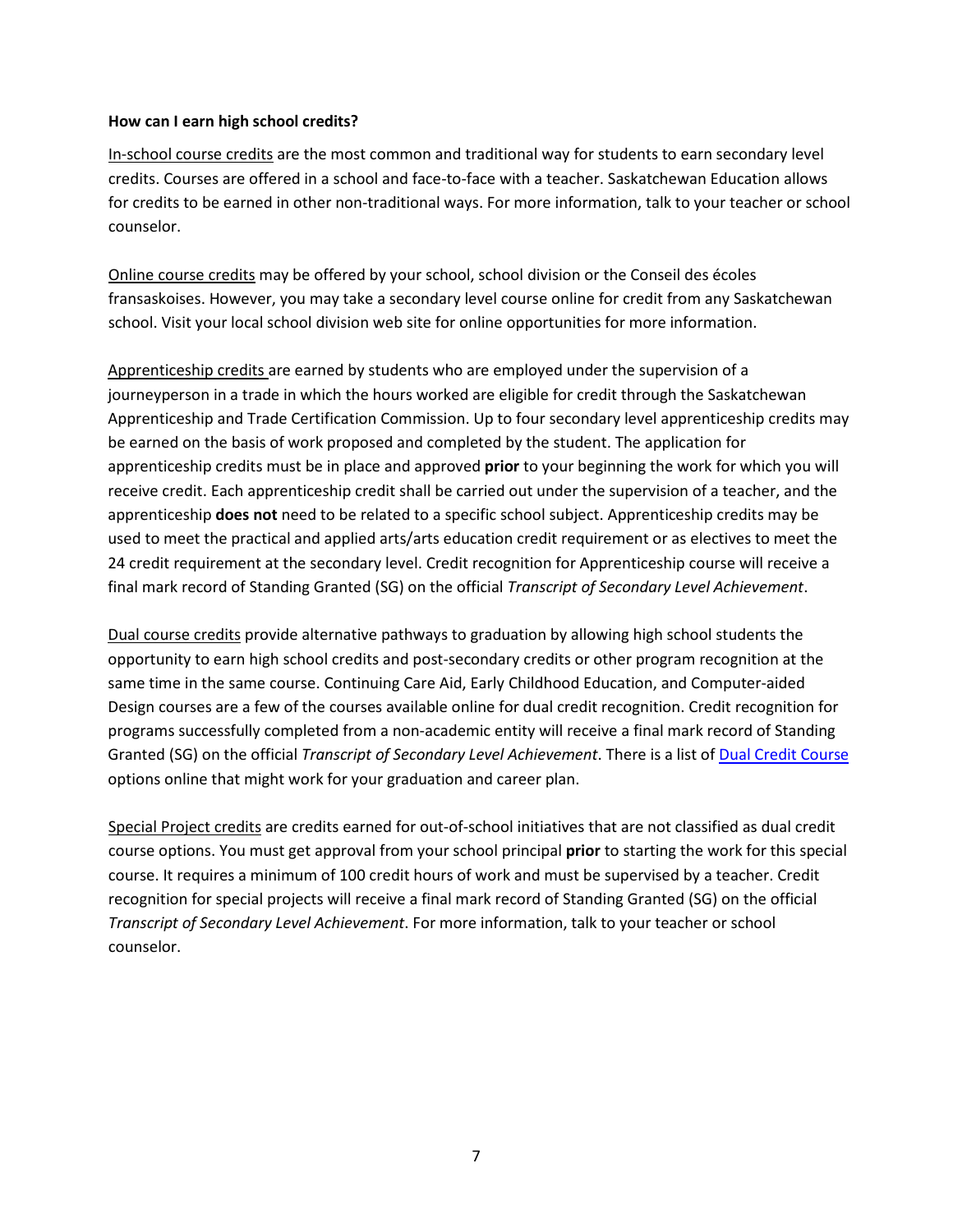Supplemental Provincial Examinations provide the opportunity for students to raise their marks in a Grade 12 level 30 English language arts, mathematics or science course. Supplemental examinations will be written for 100 per cent of the final mark. Only the highest mark attained will appear on the *Transcript of Secondary Level Achievement*. There is **no cost** to write provincial examinations, but you must register to take the examination. For more information on how to register for provincial examinations, prepare for the examination and the examination schedule visit Provincial [Examinations.](https://www.edonline.sk.ca/webapps/blackboard/content/listContent.jsp?course_id=_2869_1&content_id=_133792_1&mode=reset) [There are onli](https://www.edonline.sk.ca/webapps/blackboard/content/listContent.jsp?course_id=_2869_1&content_id=_74742_1&mode=reset)ne practice exams to help you prepare too!

Course Challenges allow students to demonstrate a high level of achievement of the learning outcomes of a particular course without spending the required hours enrolled in the course. There is a specific process to follow and only two courses (at the 10 or 20 level) can be challenged in high school. For more information, talk to your teacher or school counselor.

Summer School options are available in July and August. You may want to take a course online during the summer or face-to-face if it's available in your area. Ask your principal or school counselor for Summer School information. Taking courses over the summer months can help reduce your course load during the regular school year.

Credit Recovery options are available to students who may need a bit more time to complete course work without having to redo the entire course. Your school, school division or the Conseil des écoles fransaskoises will have certain requirements that must be met for this option. For more information, talk to your teacher or school counselor.

# <span id="page-7-0"></span>Career Planning

Developing and maintaining a graduation and post-graduation plan will assist you in exploring your interests, skills, values and personal traits while considering the many career pathways available in Saskatchewan, Canada and beyond. It will guide you in making informed decisions that impact your present and future life. A graduation and post-graduation plan is a tool to assist you in transitioning smoothly through high school and beyond – to a future that is personally fulfilling and rewarding. Your school, school division or the Conseil des écoles fransaskoises may have access to online surveys and quizzes to help identify what interests, skills and values you have and what career possibilities are available to you. Th[e myBlueprint](https://www.myblueprint.ca/) education planner is an online career and education planning tool that is available to all Saskatchewan students. For more information, talk to your teacher or school counselor.

<span id="page-7-1"></span>The Government of Saskatchewan provides information on job training and financial support programs, job openings and caree[r opportunities in Sa](http://www.saskatchewan.ca/)skatchewan. Please searc[h Jobs, Working, and Training](http://www.saskatchewan.ca/residents/jobs-working-and-training) on [Saskatchewan.ca](http://www.saskatchewan.ca/) for more details.